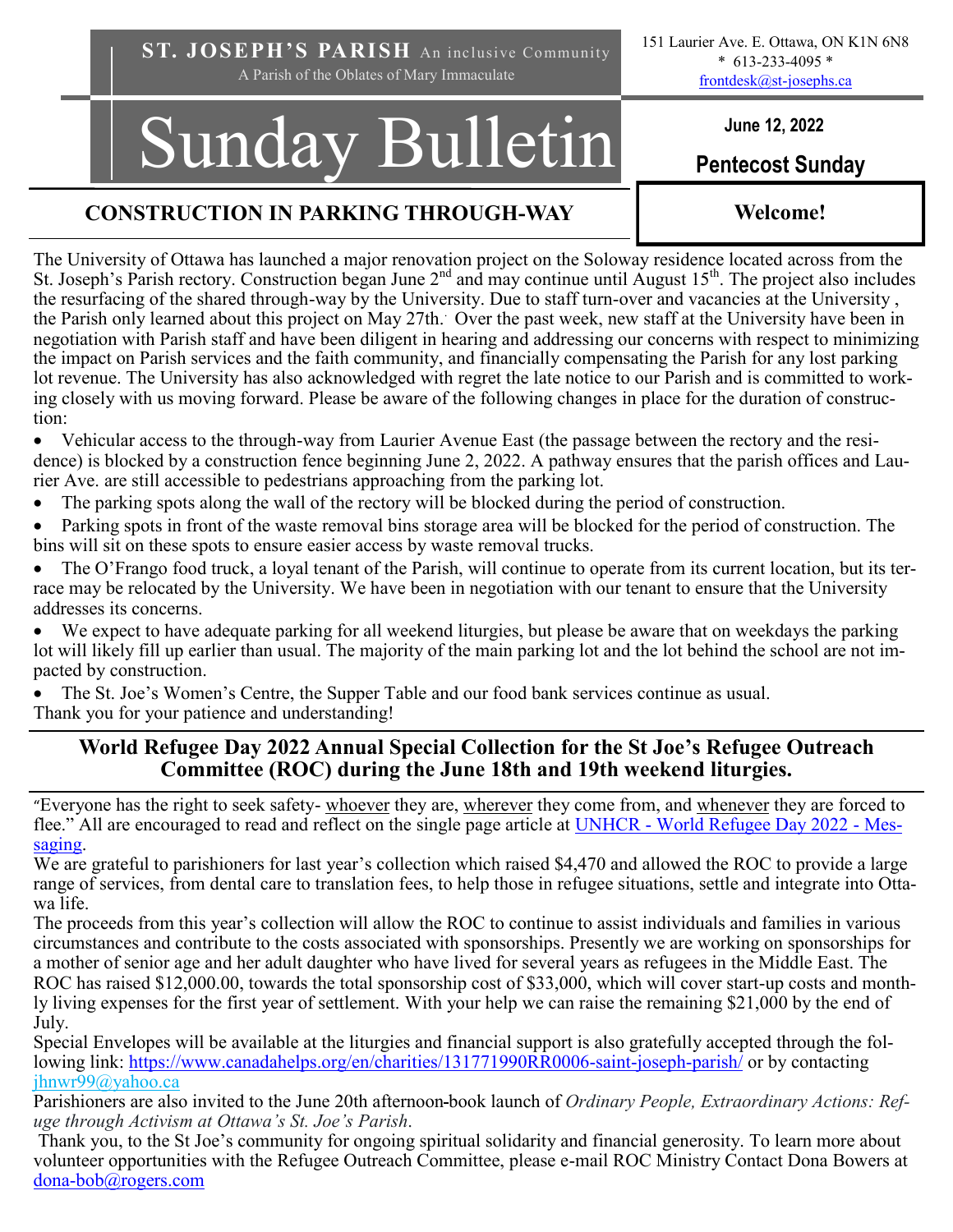# **PARISH**

### **PASTORAL**

**Executive Director** Christopher Adam x223 cadam@st-josephs.ca **Pastor**  Fr. Jim Bleackley x222

jbleackley@omilacombe.ca

**Music & Liturgy Director** Jamie Loback x228 jamieloback@yahoo.ca **Parish Pastoral Council** ppc@st-josephs.ca **Supper Table Manager**  Ryan Mitchell suppertable@st-josephs.ca **Women's Centre Director**  Marsha Wilson x224 mwilson@st-josephs.ca

## **ADMINISTRATION**

**Bulletin**

Kathleen Strader x251 kstrader@st-josephs.ca

#### **Concert & Rehearsal Rentals**

Jamie Loback x228 jamieloback@yahoo.ca **Finance Coordinator** Georgeta Mutu x229 gmutu@st-josephs.ca **Front Office & Rentals** Kathleen Strader & David Trepanier x251 frontdesk@st-josephs.ca **Maintenance Manager** Nick Cacciato x230 ncacciato@st-josephs.ca

#### **HOURS & LOCATION Church & Hall**

174 Wilbrod St. **Office Entrance** 151 Laurier Ave. E. **Office Phone** 613-233-4095

**Office Hours** Mon-Fri: 8am-4pm

# **CONTACTS Outreach Ministries Column**

## **REFUGEE OUTREACH COMMEITTE: OFFICIAL BOOK LAUNCH INVITATION FOR**

### *ORDINARY PEOPLE EXTRAORDINARY ACTIONS*



On World Refugee Day (June 20, 2022), come celebrate 30+ years of refugee settlement with St. Joseph's Parish and their Refugee Outreach Committee (ROC).

**Location:** Outdoors on the Tabaret Lawn (555 Cumberland Street, Ottawa)

**Time:** 2-4pm

St. Joseph's Refugee Outreach Committee (the ROC) is one of Ottawa's longest-serving, volunteer-run refugee outreach groups. Since 1990, this group of dedicated volunteers has helped to welcome and support hundreds of newcomers and refugees in the

city.

 This event will honour the ROC's impressive 30+ years of history, and prompt a larger conversation about how we can all get involved in welcoming refugees in pressing and meaningful ways today. It will also mark the launch of the book *Ordinary People, Extraordinary Actions*, which relates stories about how "ordinary people" in Ottawa, and particularly at St. Joseph's Parish, have taken small and big steps to welcome people seeking refuge into their communities (see [publishing details\).](https://utpdistribution.com/9780776629698/ordinary-people-extraordinary-actions/)

 **Formalities will run from approximately 2:30-3:15pm**. This event will include brief remarks from:

- Jim Watson, Mayor of Ottawa
- Jacques Frémont, President of the University of Ottawa
- Louisa Taylor, Director of Refugee613
- Past and current members of the ROC
- Past newcomers with a connection to the ROC
- The authors of the book Ordinary People, Extraordinary Actions: Refuge Through Activism at Ottawa's St. Joe's Parish

All are invited! Come learn about Ottawa's rich refugee history and about how to get involved.

For any questions concerning this event, please email patti. lenard  $\omega$ uottawa.ca.

# St Joseph's Women Centre: Funding Update



St, Joe's Women's Centre is grateful for the generous support from the Ottawa Community Foundation, in collaboration with the Puran Shanti Education fund, towards our shared Works Empowers & Teaches Program. The Share Works and Teaches (S.W.E.A.T.) program is an innovated program designed to empower low-income

women to give back to the community, enter the work force, and/or to gain the necessary skills for the workplace.



*This program ahs helped my family and I to afford healthy and nutritious food; especially with the rising costs of food. The program has empowered me to gain more self-esteem and feel confident to look for permanent part-time work in the community. -Andrea J.*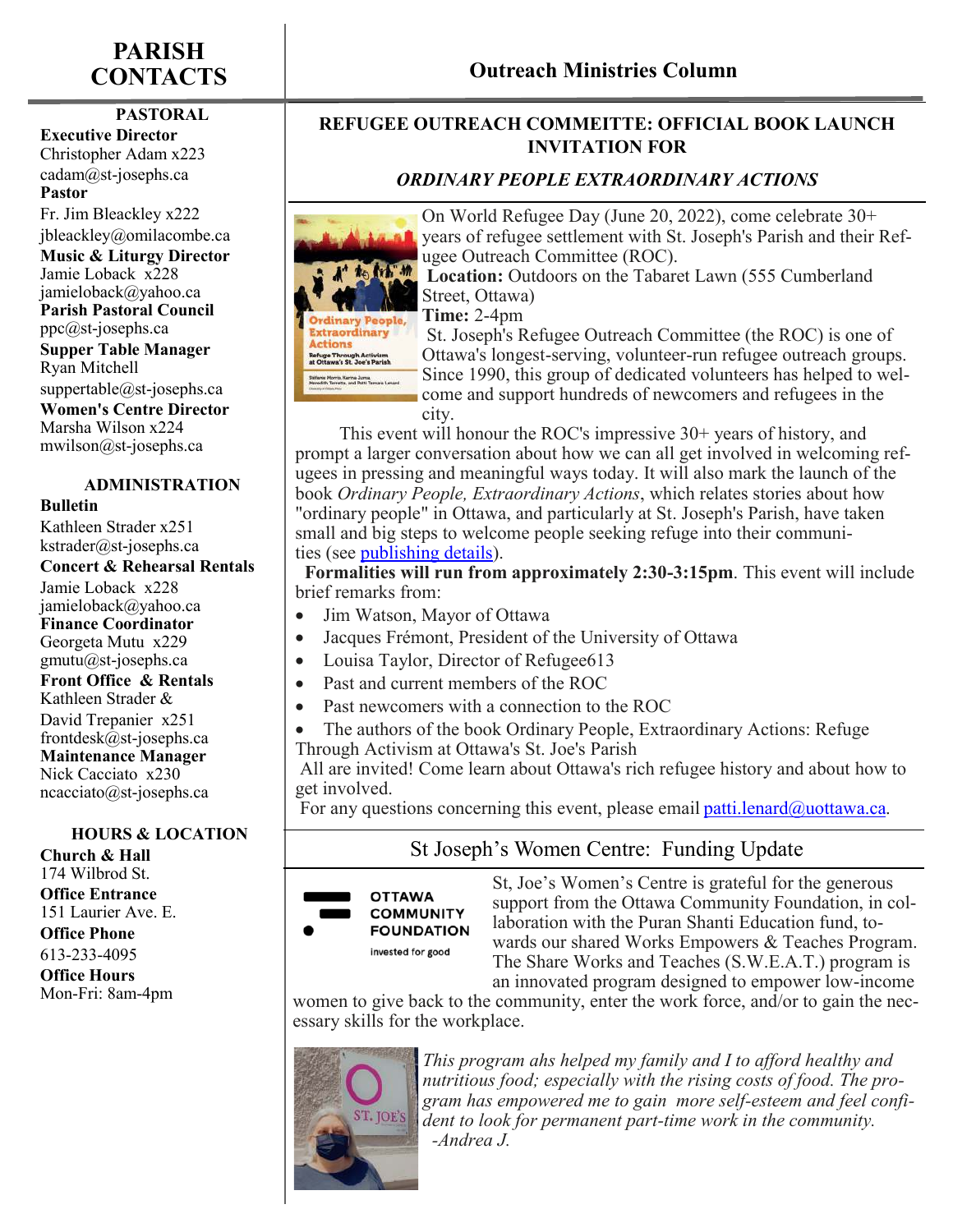# **NEWS FROM AROUND THE SUPPER TABLE: SPRING CLEANING**

 $(613)$  233-4095ex 221 suppertable $@$ st-josephs.ca

We're thrilled to be welcoming back volunteers to St Joe's Supper Table after such a long time! This week (June  $6<sup>th</sup>$  to  $10<sup>th</sup>$ ) will be our "Spring Cleaning" week, with a thorough cleanout of all our cupboards, storage, etc. If you'd like to help out for a few hours one day next week, please email  $\frac{\text{suppertable}(a)}{\text{suppertable}(a)}$ .ca with your availability. Over the coming weeks, we'll be onboarding new volunteers and getting everyone familiar with our current operations. We are currently seeking donations of Coffee, canned meat and toilette paper.

Thanks again for your wonderful support! Sue-Anne and Kathleen.

# **YOUNG FAMILIES LOOKING TO SUPPORT ONE ANOTHER**

Young families in our parish are hoping to get to know one another. Over the past 2 years many young families have not been able to attend in person events at St Joe's for many reasons. People are talking about moving forward together and would like to meet other families. If you are interested in meeting other young families, please contact Kathleen Strader at  $k<sub>strader</sub>(a)<sub>st-iosephs.ca</sub>$  and leave your name and contact information with her.

# **INVITATION TO ST JOE'S 2022 ANNUAL GENERAL MEETING**

St Joe's Annual General Meeting will be held on June 15 2022 at 7pm in the Parish Hall. Please plan to attend. We will review last years minutes, our annual report, the financial report and appoint the auditor for the upcoming year. We will discuss possibilities for next year and appoint PPC members for 22-23. Please rsvp to Kathleen Strader *kstrader@st-josephs.ca* by Sunday, June 13<sup>th</sup>.

# **REMEMBERING DAN HANDFIELD**

Dan Handfield died this week at age 63. In October 2021, Dan retired from the staff team. Just about anywhere we look, we can see how Dan applied his carpentry gifts to our parish – from the cabinetry in the Sacristy, to the Oblate, Supper Table and Women's Centre kitchens, to the railing and storage space in the sanctuary, the rectory deck – and, of course, the confessional kitchen near the entrance of our church. These are just some of the many ways Dan improved our facilities over the past 15 years. St. Joseph's Parish was his family, and he will be missed by all of us – and most especially by his colleagues in the maintenance department, Nick and Normand, who worked so closely with him over the years.

A funeral liturgy for Dan will be held in our church on Saturday, June 11, 2022 at 10:00 a.m. All are welcome. We will continue to remember Dan -- his life and his many contributions to our parish -- and we pray for the repose of his soul.

#### **Our Financial Stewardship COLLECTION May 30, 2022: \$** 5,012.



**Library News** — June 5, 2022 - Library books on **MEDITATION** – Nouwen, H. *Out of solitude: three meditations on the Christian life*  (BX2182.2.N67 1974), Rahner, K. *Prayers and meditations: an anthology*  (BX2350.2.R34213 1980) & Rohr, R. *Yes? and? … daily meditations*  (BV4832.3.R64 2013).

# **Information**

#### **Parking**

Parking is free during weekend Mass & 30 mins after. Or park in UofO Lot B **only** on Sundays from 8am-2pm

#### **Ministry Contacts**

#### **Christian Meditation**:

George Martin 613-730-0108 (Mon.) Rick Gariepy: 613-265-1652 (Wed.) Beth Smith 613-563-7091(Fri.)

**Financial Coaching Ministry:**  [coach@melanieforget.ca](mailto:coach@melanieforget.ca)

**Liturgical Environment Committee:** Wayne Moyle [waynemoyle8@gmail.com](mailto:waynemoyle8@gmail.com)

**Refugee Outreach Committee (ROC):** Dona Bowers (dona-[bob@rogers.com\)](mailto:dona-bob@rogers.com).

**English Conversation Group for newcomers** : [Michaelrich](mailto:Michaelrichard2008@hotmail.com)[ard2008@hotmail.com](mailto:Michaelrichard2008@hotmail.com)

#### **Missing information?**

To add or update Ministry info, please contact Kathleen Strader at **kstrader@st**[sjospehs.ca o](mailto:kstrader@st-josephs.ca)r extension 251.

> **Front Office**  (613-233-4095, ext. 251 **[frontdesk@st](mailto:frontdesk@st-josephs.ca)-josephs.ca.**)

**2021 Tax Receipts** have been mailed. If you not received your Tax Receipt, please contact the Front Office[.](mailto:frontdesk@st-josephs.ca)

**2022 Church Envelopes:** If you have not yet picked up your box of 2022 church donations envelopes, you can do so by contacting the Front Office.

**2022 Missals** are available for purchase, \$5 cash, or cheque. Please contact the Front Office if you would like to purchase one.